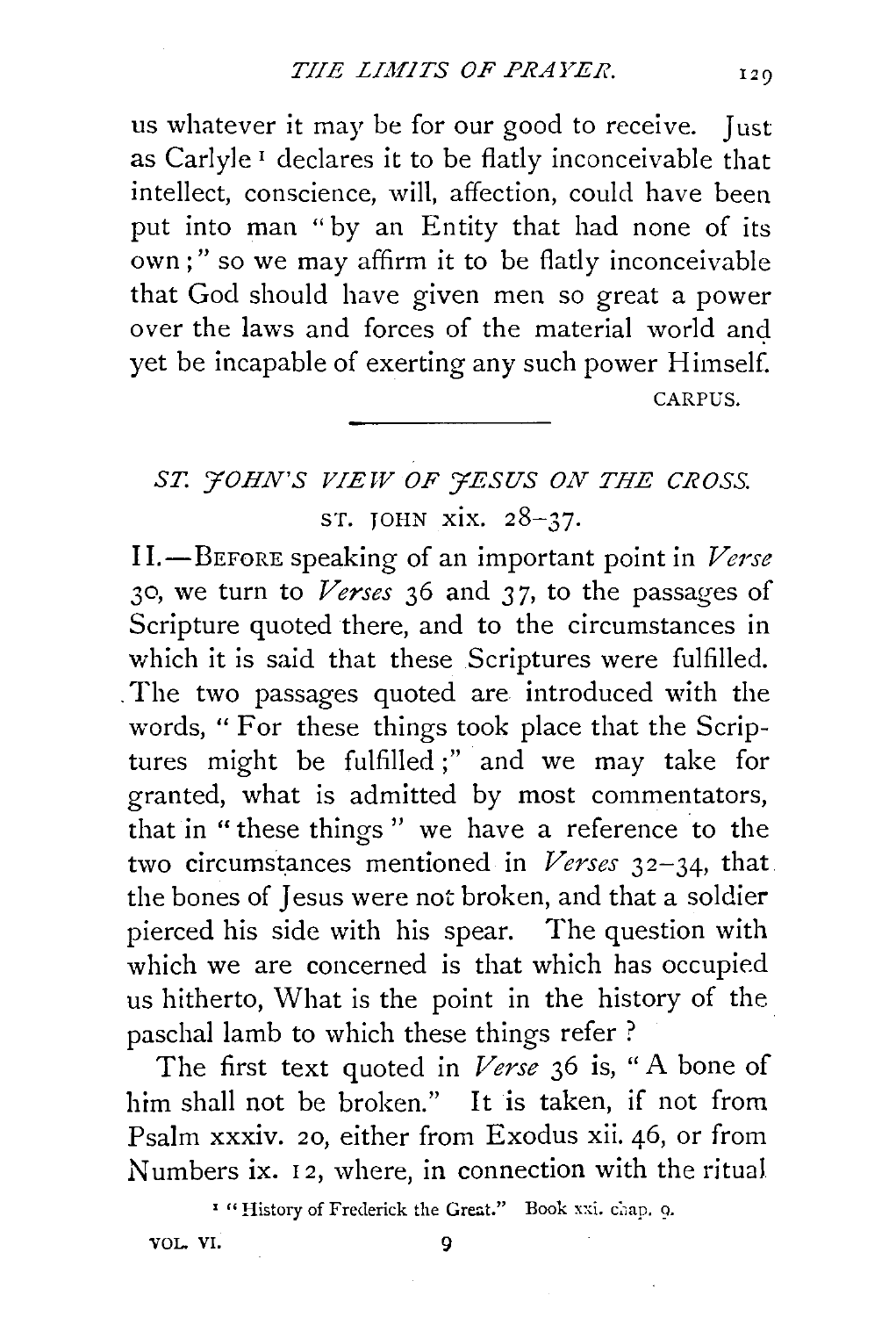of the paschal lamb, the Divine commandment is given," Neither shall ye break a bone thereof." To what stage in the ritual was this injunction applicable.? The answer is unquestionable and clear. It had nothing whatever to do with the *killing* of the lamb. It referred only to the care with which the lamb was to be prepared for the table, and the meat, during the process of carving, separated from the bones. Without urging unduly the order of the clauses in the two passages of the law from which quotations are made by St. John, it will readily be granted by all who look at them that they are favourable to this view. In both, directions as to the mode of eating *precede* mention of the not breaking of the bones : "In one house shall it be eaten; thou shalt not carry forth ought of the flesh abroad out of the house; neither shall ye break a bone thereof :"-so runs the passage in Exodus, and to a similar effect in Numbers. But what is at once conclusive upon the point is this, that there was no risk of breaking the bones in the act of killing. The lamb was killed in the same manner as all other animals intended for sacrifice, not by stabbing in the breast, but by cutting the throat,<sup>1</sup> so that the bones were safe. It was *afterwards* that the danger existed, partly, perhaps, in transfixing for the fire, chiefly in carving at the table. The danger of then breaking a bone was to be guarded against with the utmost care, with a care so great that the Rabbins found it necessary to interpret the precept as applicable, not to all the bones, but only to such as had marrow in them, or were covered with flesh of the size of an olive,<sup>2</sup> and every

<sup>1</sup> Comp. Bochart, Hieroz. lib. ii. c. 50. <sup>•</sup> Ibid. lib. ii. c. 50, p. 609.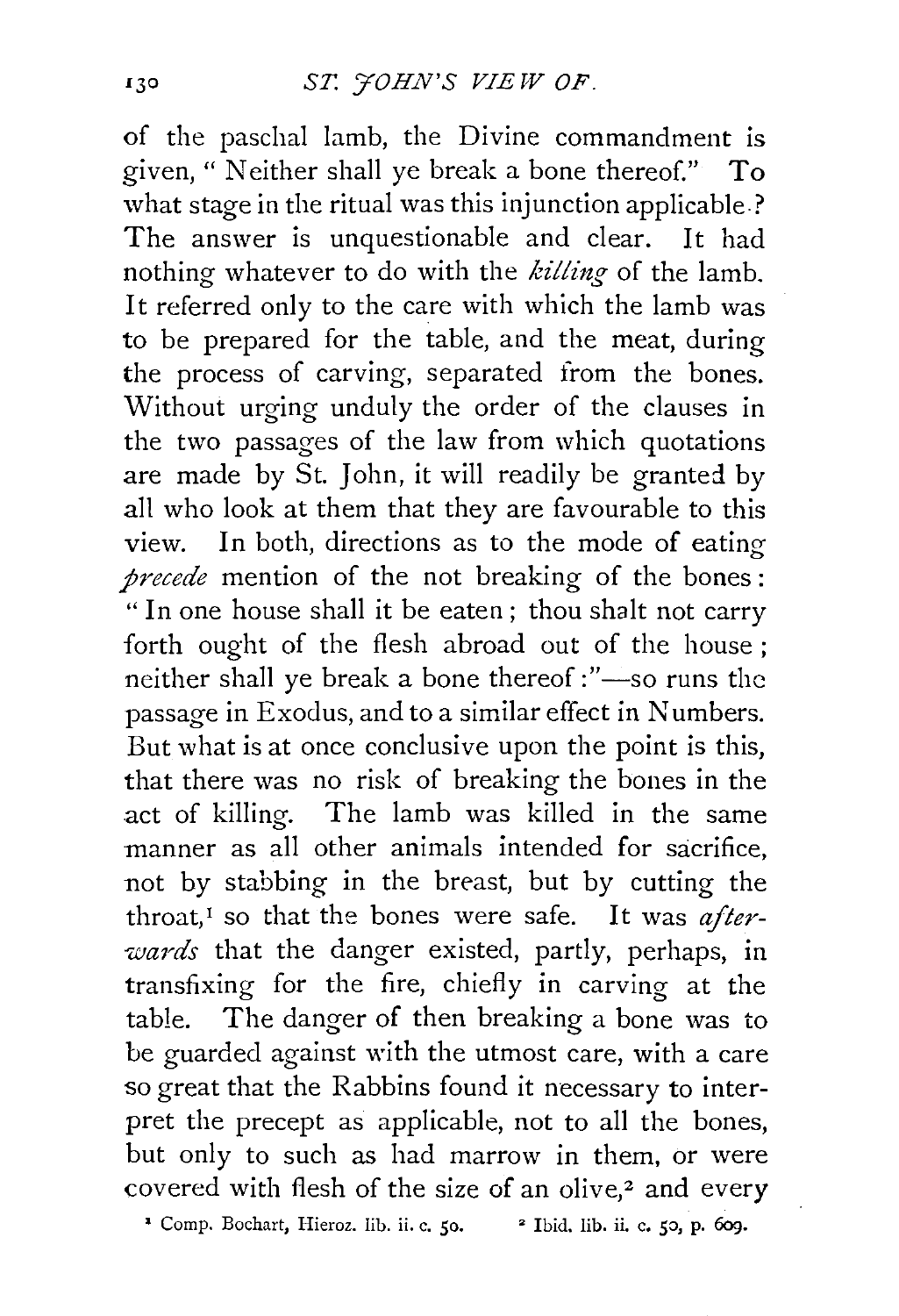precaution was to be taken that the skeleton should leave the table entire.<sup> $I$ </sup> In addition to this, it may be noticed that, if the words quoted by the Evangelist are taken, as seems most probable, from Psalm xxxiv. 20, they are not an image of what meets us most directly in the *death* of Jesus. They are rather .an image of the care with which He is watched over by his heavenly Father: " Many are the afflictions -of the righteous ; but the Lord delivereth him out of them all. He keepeth all his bones ; not one of them is broken." Nothing can be more certain than that this first passage from the Old Testament has no reference whatever to the lamb at the moment of its death, but only at that when it was distributed to .the guests at the paschal meal.

The second of the texts quoted, that in *Verse* 37, '" They shall look on him whom they pierced," is taken from Zechariah xii. IO. Omitting all notice ·of many interesting particulars connected with the words of the prophet in this verse, we call attention to the fact that these words are associated by him with the passover solemnities. This is clear from his words immediately following those quoted by St. John, " And they shall mourn for him, as one ,mourneth for his only son, and shall be in bitterness for him as one that is in bitterness for his first-born." It is the mourning of Egypt on the night when the passover was instituted that is in the prophet's eye. Can we doubt that when he says, "They shall look -on me whom they have pierced," he had reference to the Paschal Lamb ? Thus at least he is interpreted by St. John, and all that we have to ask is, To what

' Smith's "Dictiomry of the Bible," ii. 725.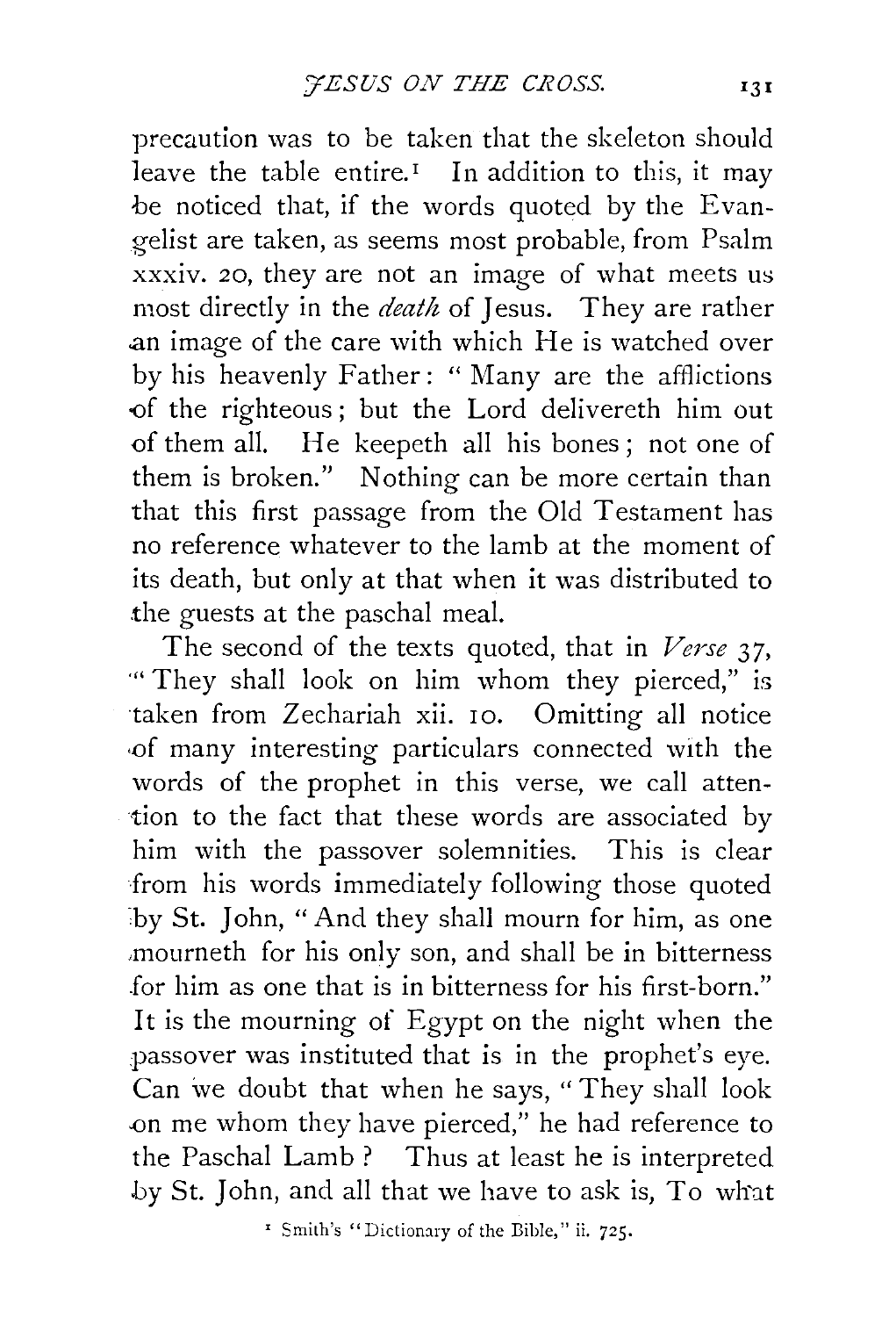stage in the history of the lamb does the "piercing" refer?

It cannot be to the killing of the Iamb, for, as we have seen, this was accomplished by cutting the throat, and the action of drawing the knife backwards and forwards has not the slightest resemblance to what is described by  $\epsilon_{KKE}$  a word invariably used in the sense of piercing or stabbing (Judges ix.  $54$ ; Numb. xxii. 29; Isa. xiv. 19). It must therefore refer to another moment altogether, either to that at which the lamb was pierced by the knife for carving, or that at which it was pierced for roasting. When we remember the manner in which it was roasted, suspended in a close vessel full of holes through which the heat of the fire penetrated ; more especially if we accept, and there seems to be no reason why we should not, the statement of Justin,  $I$  that a double spit in the form of a cross. was employed for the purpose, the latter supposition will probably appear to us the more likely one. It is not indeed clear that it is so. Unfortunately we do not exactly know what St. John means by the  $\pi \lambda \epsilon \nu \rho \dot{a}$  which he tells us in *Verse* 34 the soldier pierced, but if it was the breast near the heart it hardly corresponds with the point at which the· spit was inserted. On the other hand, one carving the lamb would naturally insert his knife in the breast, so that the symbolism might lead to the thought that this was the moment of the  $\epsilon_{KKEV}$ No decision upon the point is necessary to our argument. Whichever of these two moments be referred

<sup>&</sup>lt;sup>1</sup> *Dial. c. Tryph.* sec. 40. Comp. modern usage of Samaritans in Smith's "Dictionary of the Bible," ii. 715.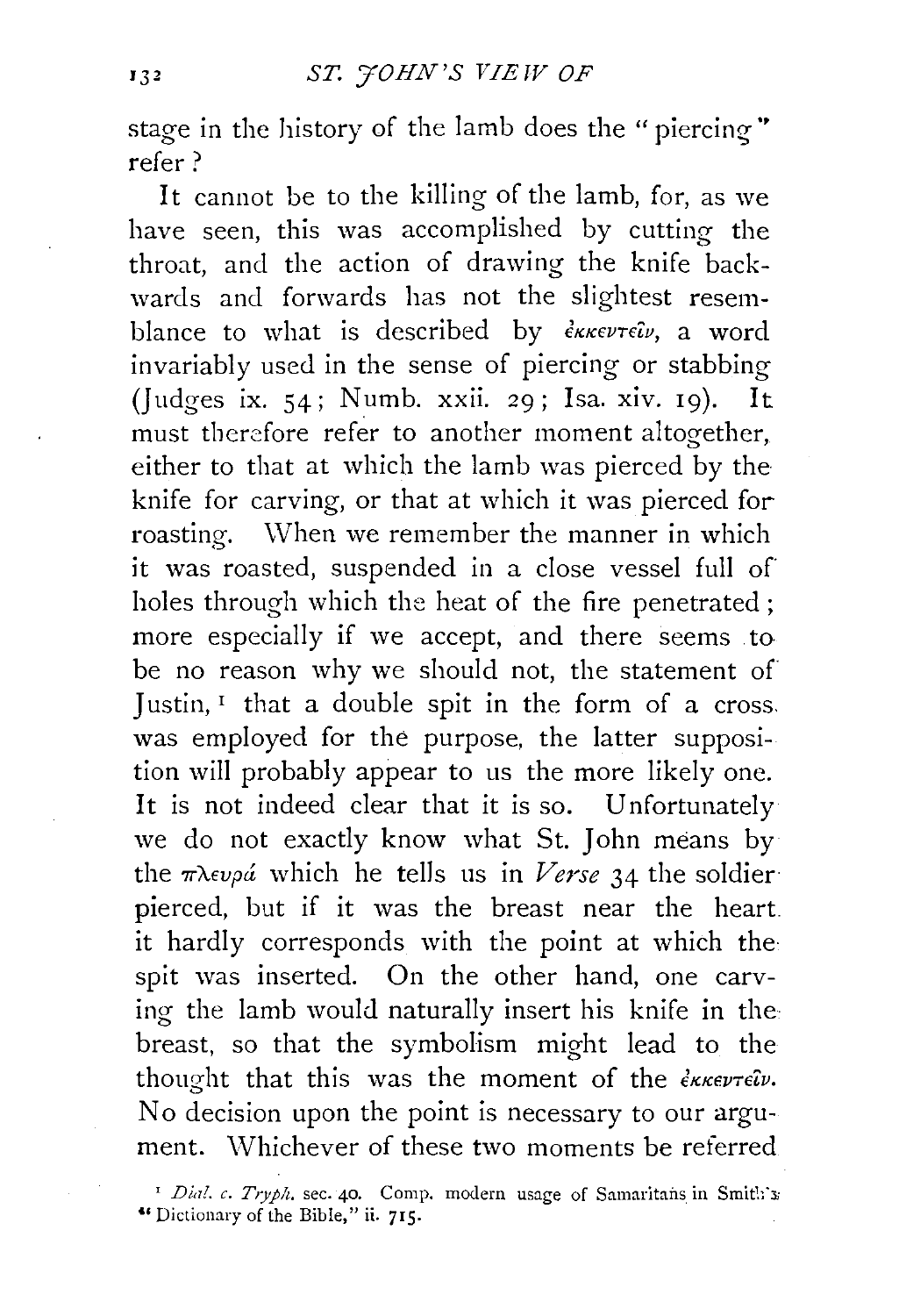to, it is enough to observe that it is *subsequmt* to the .act of killing, that it is a moment when the lamb is thought of either as making, or as made, ready for the family meal. Nor only so; it is of importance to notice that the main act of the  $\epsilon_{\kappa\kappa\epsilon\nu\tau\epsilon\hat{i}\nu}$  in the case of Jesus is distinctly placed by the Evangelist *after*  death. At *Verse* 30 we are informed that He "delivered up his spirit;" at *Verse* 33 that, when the .soldiers came to Him for the purpose of breaking his legs, they found that He was "already dead;" and that then, thereafter, one of them "pierced his side with his spear, and straightway there came forth blood and water." The spear-thrust has thus nothing to do with the cause of death, as little as it has to do with any proof that Jesus was dead. It is simply the means by which that blood and water came forth in which the Evangelist sees the blessings of redemption symbolized. Apart, therefore, from .all other reasons, and simply following the direct teaching of the narrative, we must connect the piercing not with the moment of death, but with some later stage when the victim that has died is to be partaken of as food. In other words, St. John must see Jesus, when He hangs upon the cross as the Paschal Lamb, not in the instant of death, but then when it is prepared for the paschal meal.

## Ill.

\Ve turn now to *Verse* 30, to words of which we have hitherto said nothing, and which at first sight may appear inconsistent with the view of the scene before us taken in these pages. A closer consideration of that verse will, it is hoped, dispel this impres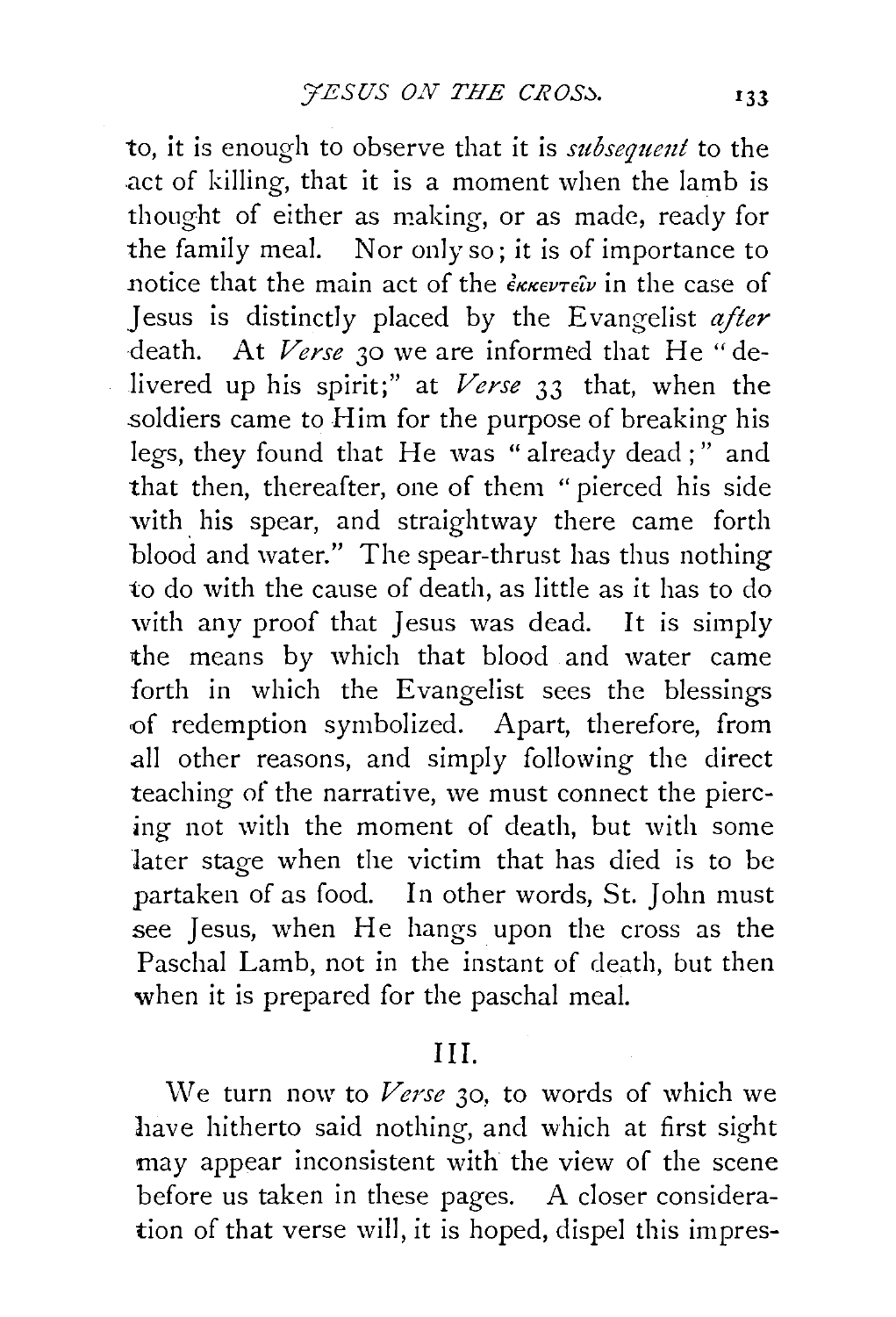sion, and instead of contravening, powerfully confirm the conclusion that has been drawn. The words of *Verse* 30 run : "When Jesus had received the vinegar he said, It is finished ; and he bowed his head, and delivered up his spirit." Here it may be said is death. At this moment the Evangelist sees Jesus, as the Paschal Lamb, die by the power and malice of his enemies. He cannot, therefore, be regarded as already in any sense dead. The point is one of the deepest interest and importance, and the following considerations are submitted in regard to it.

In the first place, if, as is unquestionably the fact, Jesus on the cross is the Paschal Lamb, the incongruity of supposing that his death endured there is the only death to be spoken of in connection with Him can hardly fail to strike every reader. The paschal lamb was not put to death by enemies, but by friends; by Israel itself in one of its high solemnities, and by express command of the Almighty.

In the second place, the words in which the fact of death is mentioned are of so marked a kind as to. compel the thought of something else, whatever it may be, than a death brought about only by the violence of foes. The force of this consideration is indeed lost in the English Version, owing to its inadequate rendering of the last clause of the verse with which we are now dealing, "He gave up the ghost." The original is  $παρέδωκε τò πνεύμα$ , and the imperfection of the Authorized Version will be allowed when it is remembered that the phrase of the second and third Evangelists, *€g€1rvwcrev,* is rendered by precisely the same words (Mark xv. 37; Luke xxiii. 46), and that that of the first,  $d\phi\hat{\eta}$ <sub>KEV</sub>  $\tau\delta\pi\nu\epsilon\hat{\nu}\mu a$ , is only varied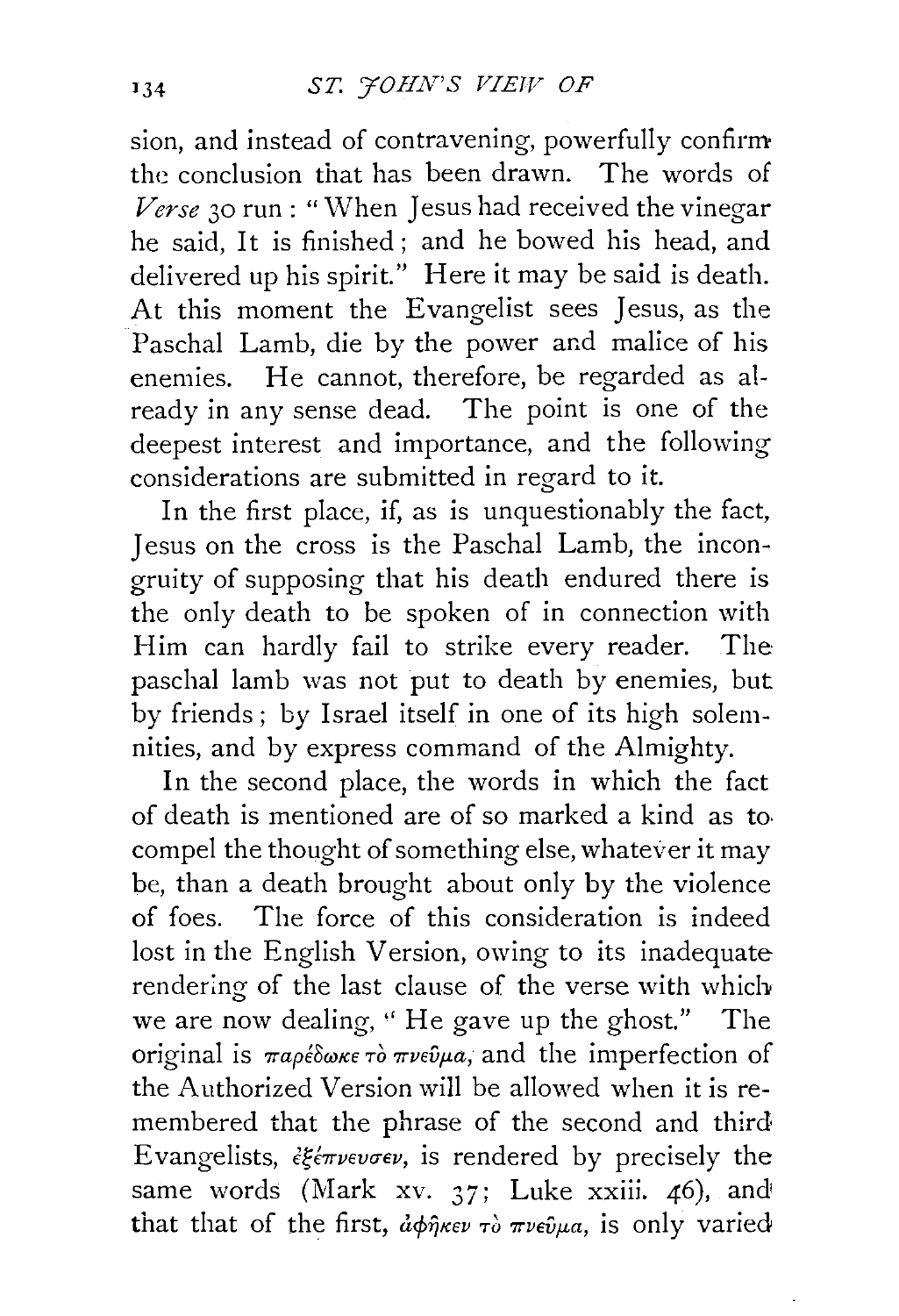to the extent of "vielded up" instead of "gave up" (Matt. xxvii. 50). The true rendering is, "Delivered up his spirit." Can this expression mean that at that instant the enemies of Jesus triumphed by accomplishing his death ? It is far too peculiar to permit us to rest satisfied with such an explanation ; nor does it meet the exigencies of the case to interpret (with Lücke) as if we had here only a manifestation of the filial piety of Jesus; as if the meaning were simply that of Psalm xxxi. 5, "Into thine hands I commit my spirit." It evidently implies a deliberate act on the part of Jesus, something done by Him, and not to Him, in which He Himself is the agent instead of being passive in the hands of others. We must agree, therefore, with the many distinguished commentators who see in the remarkable words of St. John an intimation that it was not owing merely to the power and malice of his enemies that Jesus died, but that He died, to use the language of Doddridge  $(in$  loc.), "by the voluntary act of his own mind." I The language of Alford is particularly clear. "Our Lord's death was *his own act*-no feeling the approach of death, as some, not apprehending the matter, have commented-but a *determinate delivering up of his spirit to the Father*" (on Luke xxiii. 46. The italics are his.). No other interpretation does justice to the text. The death of Jesus was "free, personal, spontaneous" (Godet). It was the carrying out of his own words in Chapter x. I 7, 18, "Therefore doth the Father love me, because I lay down my life

<sup>&</sup>lt;sup>1</sup> Comp. McKnight, Luthardt, Alford, Lange, Meyer, Godet, Tholuck, the latter saying, with the greatest divines of the Lutheran Church, that the death of Jeous was "nicht ein Leiden sondern eine That."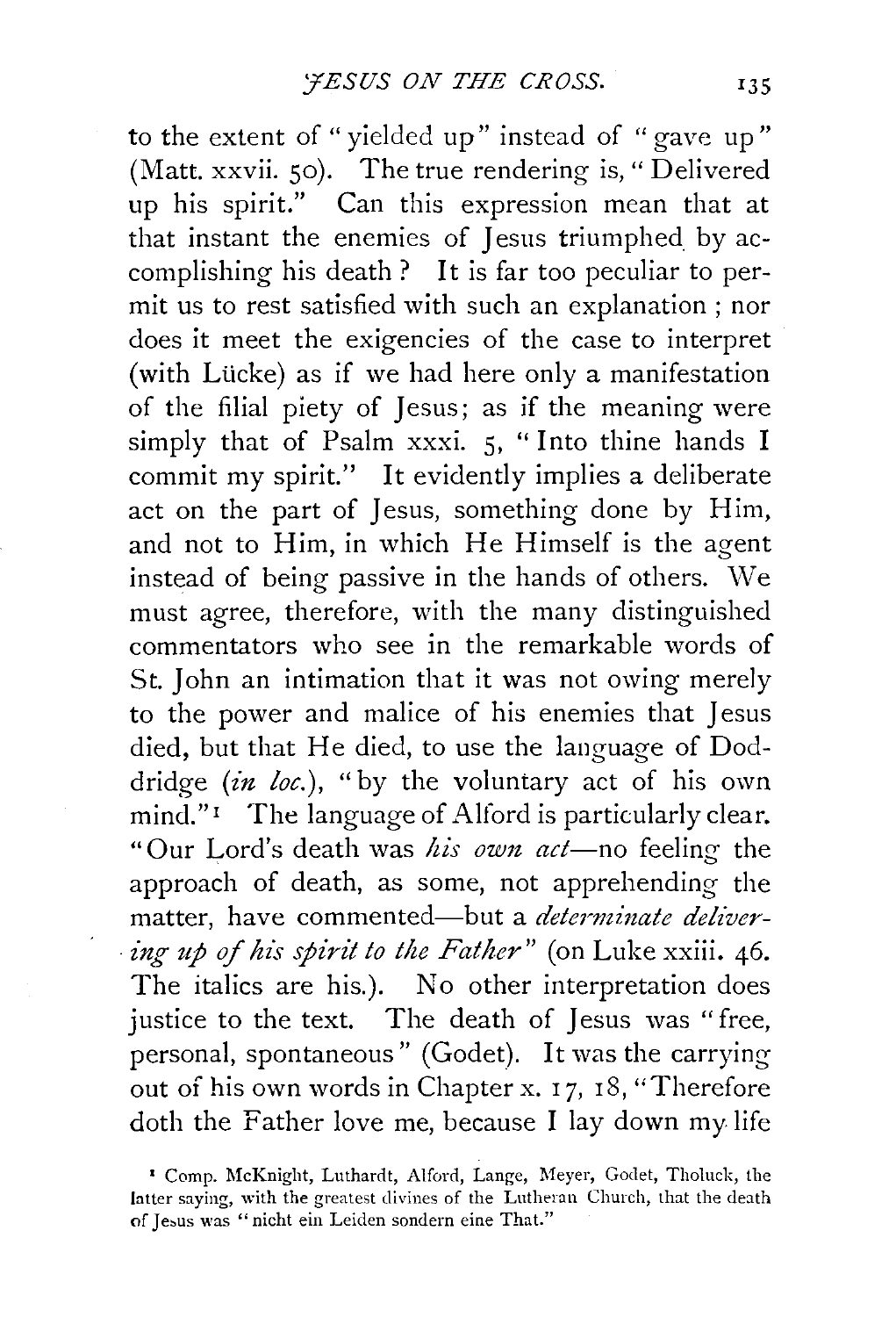that I may take it again. No one taketh it away from me, but I lay it down of myself. I have power to lay it down, and I have power to take it again. This charge I received from my Father." The attendant circumstances corresponded to this view. It was not in weariness and exhaustion that Jesus died. St. Matthew tells us, that " when he had cried again with a *loud voice,* he yielded up his spirit;" and the statement of St. John that, immediately before doing so, " he bowed his head," is a proof that up to that instant his head had been erect, not drooping under his burden of sorrow and pain. It is not the Jews, then, who at this instant accomplish the death of Jesus. Such at least cannot be the *whole* explanation of the scene. There is another thought in the mind of the Evangelist. To him the moment is not that of long-continued persecution and mockery culminating at last in a cruel death at the hands of wicked men now completely successful in their aims. It is a moment in which the victim of their rage escapes, deliberately frees himself, from their power; a moment similar in spirit to that of Chapter v. 13, though more marked, as was fitting, in degree. "Jesus withdrew himself, a multitude being in the place."

In the third place, there is at least one passage in the Gospel which distinctly implies that at a time several days anterior to this the death of Jesus had already, both in his own view and in that of the Evangelist, been accomplished. Adopting the later and best attested reading of Chapter xii. 7, we find Jesus saying there of Mary, "Apes avrip, iva *Els*  $\tau$ ip  $n\pi\mu$ έραν του ένταφιασμού μου τηρήση αύτο-that is, "Suffer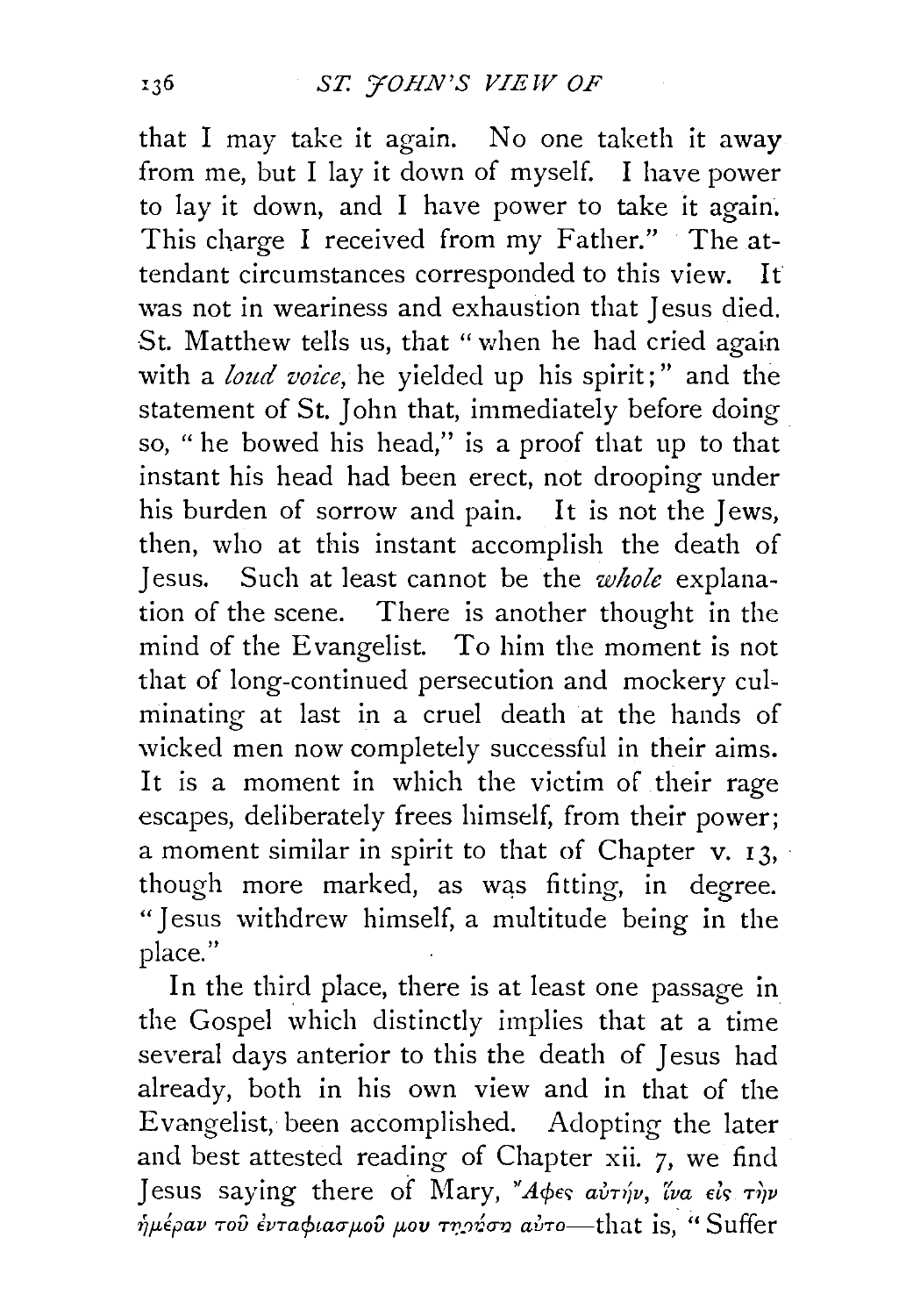her to have kept this against the day of my preparation for burial,"<sup>1</sup> against *the day which has now come.* In other words, "Blame her not for having so kept this, and having so used it now." Mary had *emptied* her vial of precious ointment on the person of Jesus ; there was nothing left to keep for any future day; and Jesus interprets her act as a *preparation for his burial*, for ενταφιασμός never means burial itself. The Saviour thus brings Himself before us as *already dead,* not indeed actually so, but dead in the accomplishment of a death which He came to die, and which, therefore, in some most essential characteristic of death, must have taken place before He could be embalmed and the house filled with the odour of the ointment. St. John enters into this aspect of the case; and, *long before* Jesus hangs upon the cross, he represents Him, explain it how we may, as one who has already died. When, at a later period, Jesus "delivers up his spirit," it is his own free act of return to his Father.

In the fourth place, the aorists of Chapter xvii.  $\Delta$ can only be thoroughly explained upon this supposition, " I glorified thee on the earth, having . accomplished the work which thou hast given me to do."

In the fifth place, the suffering of death upon the cross by Jesus is always in this Gospel (comp. especially Chap. xii. 32) not defeat at the hands of enemies, but a victory, a "lifting up."

<sup>&</sup>lt;sup>1</sup> Comp. McClellan *in loc*. McClellan is right in his criticism there directed against the writer of these pages, who, fixing his attention upon another point, had too hastily adopted a translation of these words which fails to bring out the sense.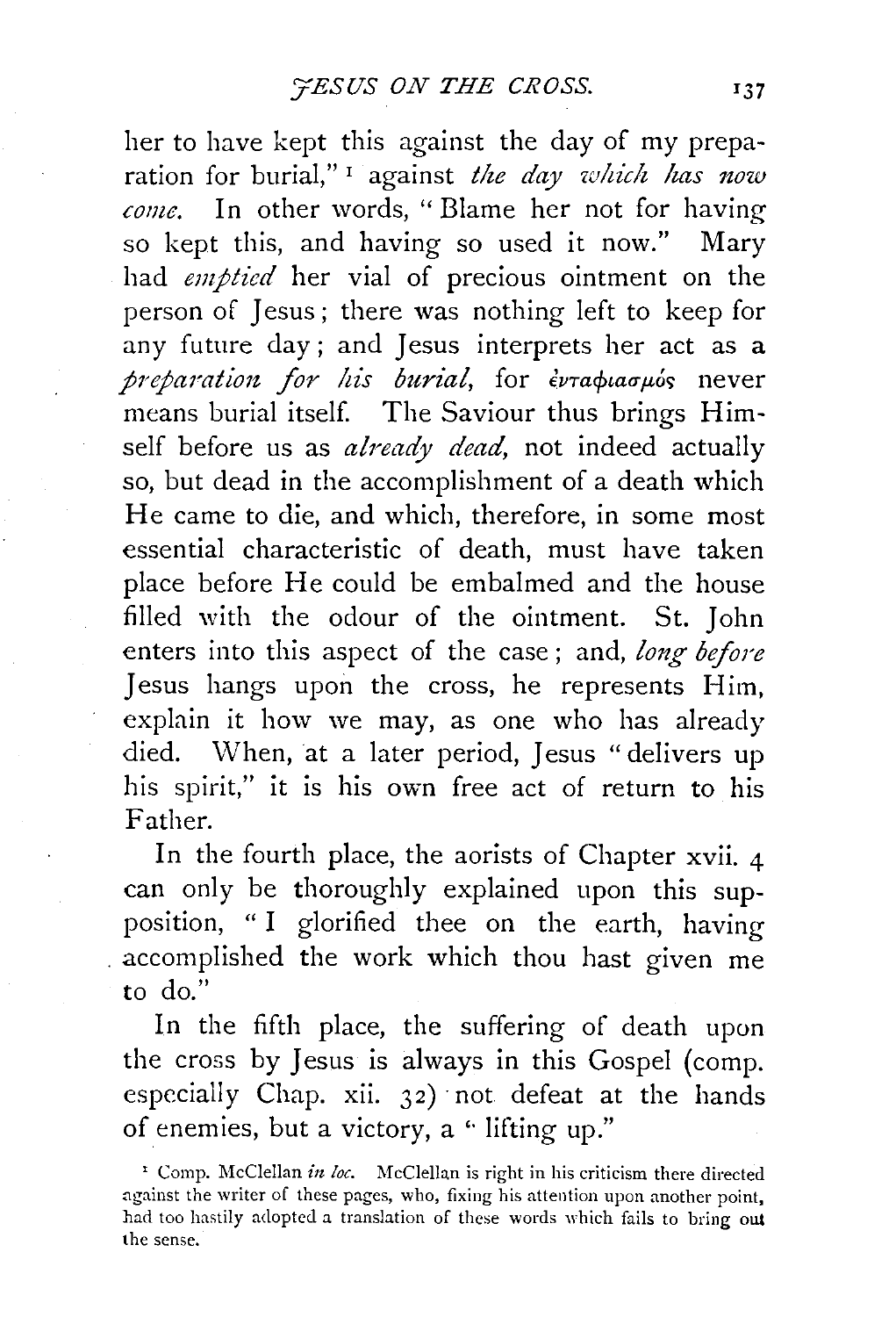In the sixth place, the sacrificial nature of the death of Christ in which St. John certainly believed, the thought of which is indeed involved in the very idea that Jesus is the Paschal Lamb, is not associated in the mind of the Evangelist with blood shed *in the moment of dying* by the Redeemer. The blood which he sees in connection with Jesus crucified issues from his side *after* death (Chap. xix. 33, 34). What the meaning of this may be we are not now called upon to ask. It is the fact alone with which we have to do.

In the seventh place, is there anything unnatural in the supposition that, in the deeper meaning of the word, Jesus had really died before the moment when breath left his body on the cross ? So far from that, the whole tone of the Fourth Gospel militates against the idea that breathing out of life was the main element of the death that Jesus died. His rather was a continual dying. In the suffering and sorrow rendered necessary by his heavenly Father's will, He "died daily." His offering of Himself was not confined to the cross, is not even mainly to be sought in the physical pain and agony of that departing hour. It is to be sought in the whole work which He accomplished on behalf of man. It was finished when his work was finished; and the delivering up of his spirit on the cross was but the final step in which St. John sees Him return to his heavenly Father. The Evangelist draws a distinction between death in its deeper sense and what we call death. The latter takes place in the verse now under consideration. The former, in the idealism of our Gospel, had taken place before ; and so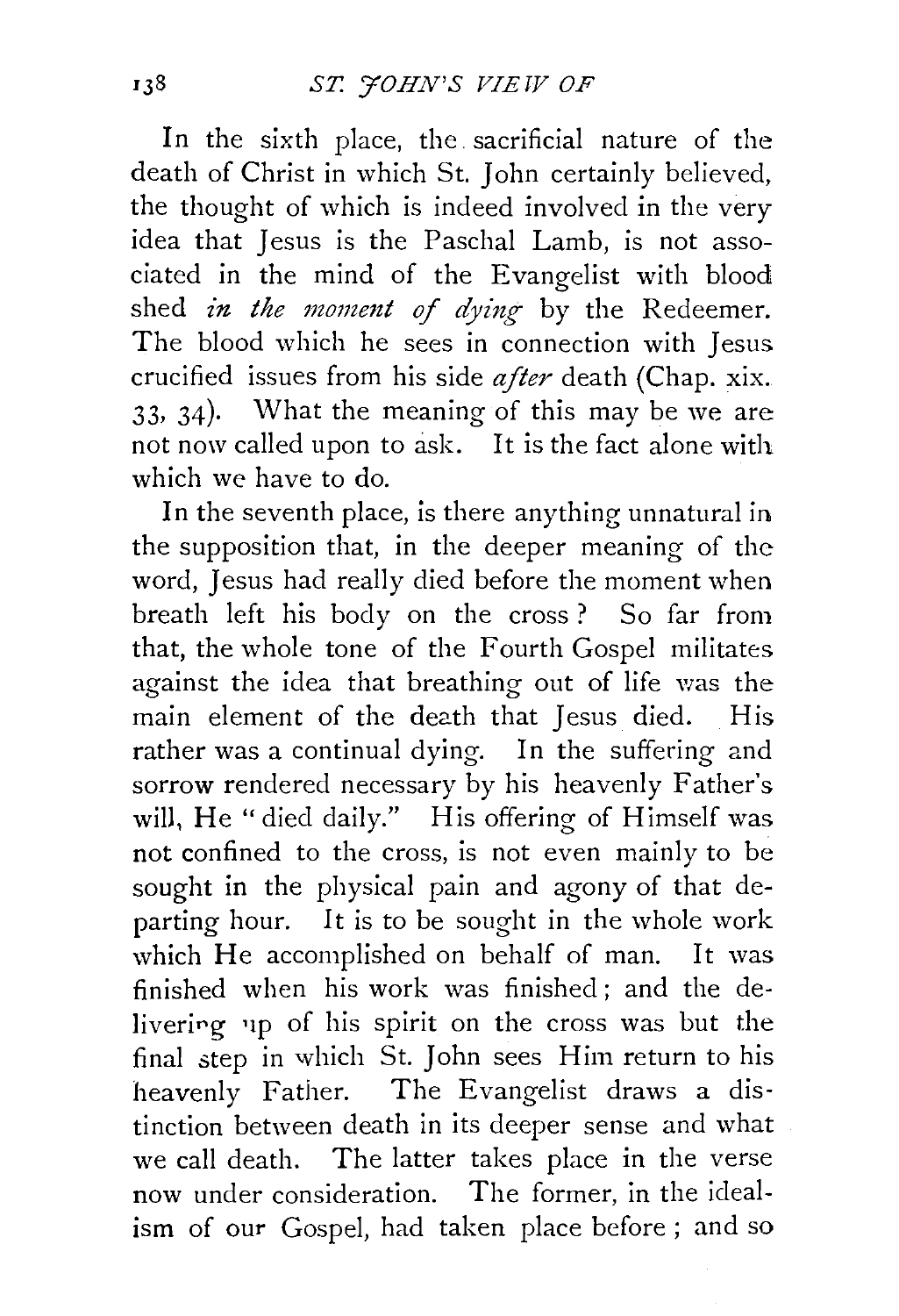far, therefore, is *Verse* 30 from being opposed to the view now advocated of our passage as a whole, that it is rather a most striking confirmation of it.

We add only one further consideration. To the Jewish method of conception the paschal lamb inevitably suggested not the thought of its death alone, but that of its being placed upon the table for food after death. The sacrificial killing was no doubt an essential element in the complex thought: we urge only that no Jew could rest in this. To him the necessary complement of " our passover is sacrificed for us," was "therefore let us keep the feast." He could not think of it in the killing only; the eating also was always present to his mind. *"Fundamentum Paschatis,"* says Bartenora in his comment on the Mishna, "est ut comedatur ab hominibus :" and to a similar effect Maimonides, " *'Jam t£bi coustat quod Pascha tantum veniebat ut comederetur."* <sup>1</sup>

It remains only to sum up what has been said, and to draw the inference suggested by it.

Every part of the passage before us, then, it will be observed, directs our thoughts to Jesus as the Paschal Lamb. That is admitted. Our contention is that. this being so, Jesus is here the Paschal Lamb, not in the moment of death, but at a subsequent stage, when it was prepared for the paschal meal and eaten at it. Mention is made of the vinegar, of the hyssop, of the putting these to the mouth, in such a peculiar manner that, only on this supposition, are they adequately explained. The quotations from the Old Testament, together with the circumstances fulfilling them, lead, in a way hardly admitting of controversy,

<sup>&</sup>lt;sup>1</sup> Surenhusius, Pesachim, vii. 5.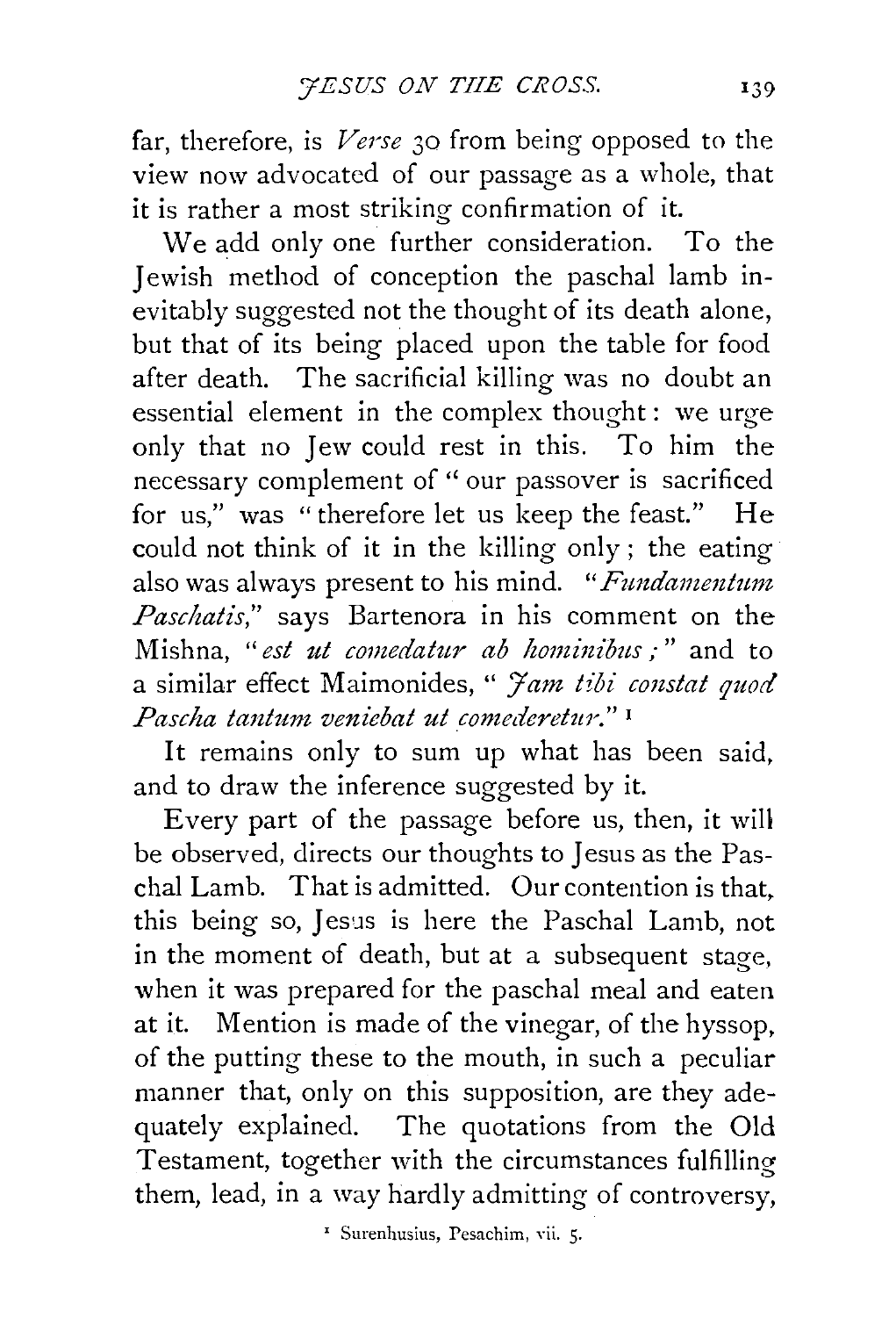to the same conclusion. The striking singularity of the language in which the death of Jesus is described confirms, instead of weakening, the impression. Repugnance may indeed be felt, and objection made, to what has been said as to the Evangelist's seeing in the conduct of the Jews the partaking of an inverted and contorted passover. Further reflection may shew that this is not so objectionable as it seems, that in reality it throws a fresh and, if true, a striking light upon the whole conduct and fate of those who were now crucifying their Messiah and their King. At Chapter xviii. 28 they had not entered into the judgment hall of Pilate "lest they should be defiled, but that they might eat the passover." They had not eaten it then. Amidst the tumult and stormy passions of that dreadful morning, when had they an opportunity of eating it ? St. John does not tell us that they found one. Rather is the whole narrative so constructed, so full of close, rapid, passionate action, that it is impossible to fix upon any point at which we can insert their eating until it was too late in the day to make it legal. *May it not be that they found no opportunity?* They lost their passover. Lost it? Nay, the Evangelist seems to say they found a passover. Follow them with me to the cross ; and there, in their cruel mockeries of the true Paschal Lamb, let us see the righteous dealings of God as He makes these mockeries take the shape of a passover of judgment, a passover of added sin and deepened shame. There is nothing in the conception more strange than that, in Hosea iv. r 5, the Almighty should say to Israel, " Neither go ye up to Beth-A ven," when He means Beth-el.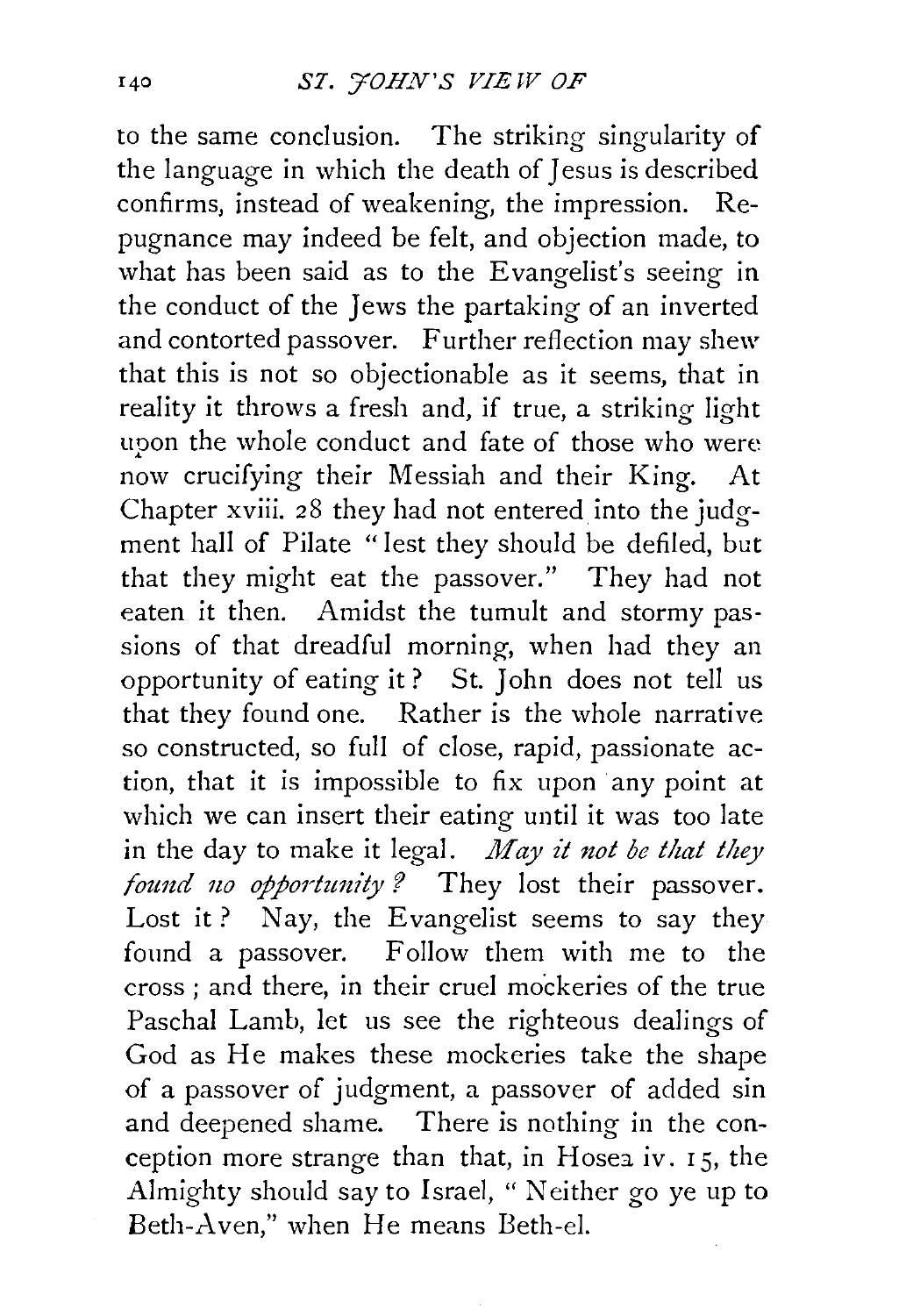Dut whether this be correct or not, it does not affect the main result of our investigation, that throughout the passage, Chapter xix.  $28-37$ , Jesus is the Paschal Lamb prepared for the Paschal Supper.

We have yet to speak of the inference suggested by what has been said, one of a critical and exegetical, not of a dogmatic, kind.

The importance of one passage in modern controversy with regard to the authenticity and authority of the Fourth Gospel is well understood. It may be justly characterized as the leading passage depended on for the view of that Gospel which makes it not a historical but an ideal composition. Jesus, it is said, is the Paschal Lamb; in order that He may be so He must die at the moment when the lamb was killed; therefore, to shew that He actually did thus die, St. John must make Him eat the passover with his disciples twenty-four hours before the legally appointed time. He does so; in the interests of his idealism he perverts the facts of history ; here, as through an *experimentum crucis*, we determine the unreliable nature of his Gospel.

By what has been shewn to be the true bearing of the narrative, this whole fabric falls at once to the ground.· So far from its being required by the symbolism that Jesus should die at the hour when the paschal lamb died, the symbolism would be destroyed were that the case. While He hangs upon the cross He is already the Lamb *upon the table.* His death, at least in thought, in the true ideal of the scene, is over. He is now food for the guests invited to his supper. A perversion of history in the direction indicated would have blotted out the most distinctive